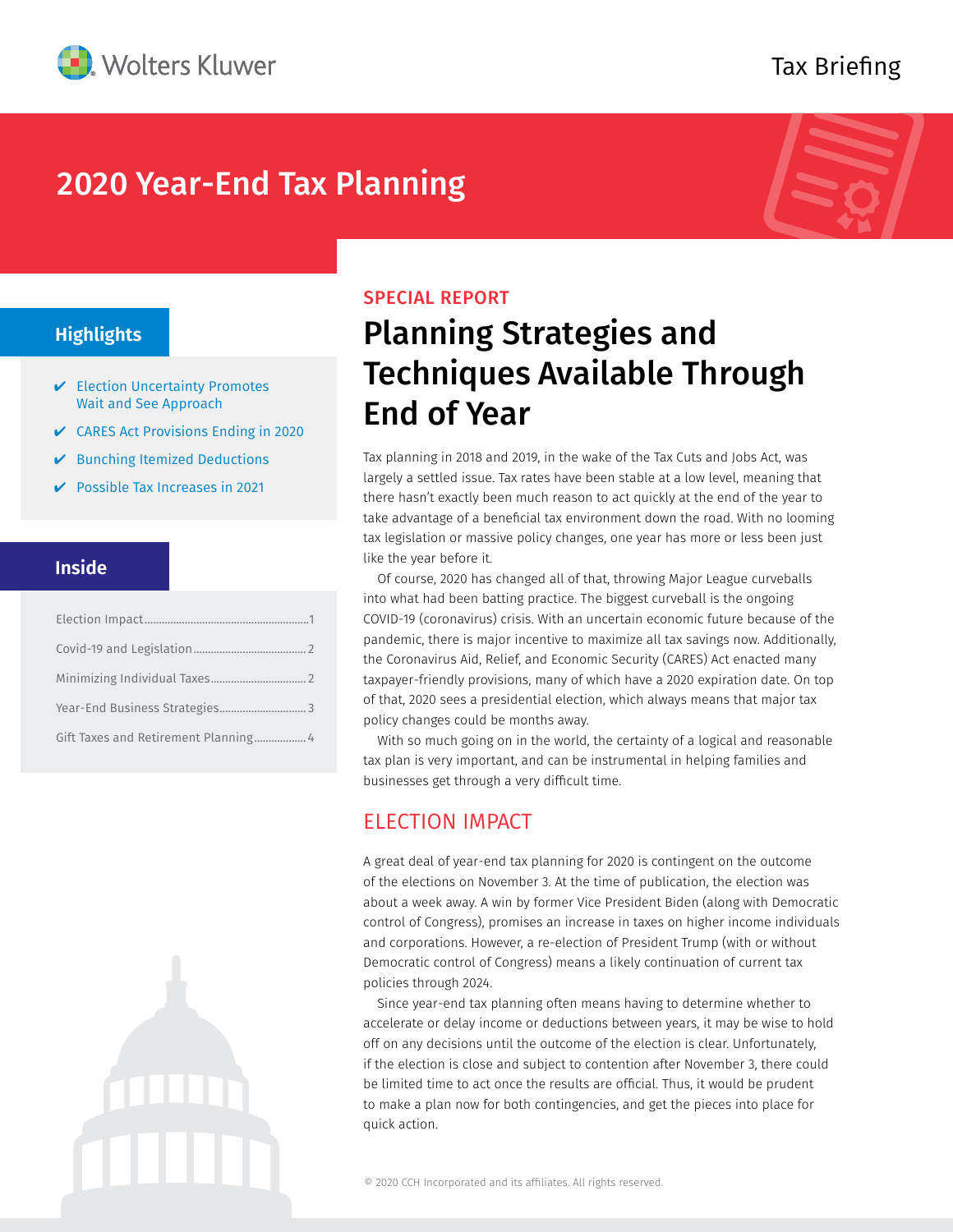## COVID-19 AND LEGISLATION

Another real world impact on year-end tax planning is the ongoing COVID-19 crisis. Clearly, tax considerations should take a back seat to any decisions being made for reasons related to health and medical care. However, the escalating crisis continues to impact the economy, and there is a great deal of demand for additional stimulus/relief legislation to follow up on the CARES Act.

*"A great deal of year-end tax planning for 2020 is contingent on the outcome of the elections on November 3."*

> Again, the timing of any legislation largely hinges on the outcome of the election. Congressional Republicans have made it clear that a Biden win will not result in any lame duck legislation in 2020, as they would not be willing to hand the incoming administration a victory before even taking office. However, a Trump win could mean that legislation is back on the table for the end of 2020, as the economy continues to reel from the pandemic.

Thus, a wait and see approach may be best for now. How any legislation can impact various plans will be detailed below.

### MINIMIZING INDIVIDUAL TAXES

The key to any year-end planning strategy is to minimize taxes. This is done by either reducing the amount of income received or increasing the amount of deductions, which is all easier said than done. However, there are a few simple things that can be done in the waning weeks of 2020 to accomplish this.

STRATEGY. *As discussed above, a Biden victory in the election could mean higher taxes in 2021, in which case an acceleration of income into 2020 might be the best option for reducing taxes*

#### Delaying/Reducing Income and Gains

Ordinary income is taxed at seven rates, depending upon the amount of income. Taxes on capital gains also apply at different rates depending upon the amount of taxable income. For 2020, the rates are as follows:

|            | 0%             | 15%                  | 20%            |
|------------|----------------|----------------------|----------------|
| MFJ/SS     | $$0 - $80,000$ | \$80,001 - \$496,600 | over \$496,600 |
| <b>MFS</b> | $$0 - $40,000$ | \$40,001 - \$248,300 | over \$248,300 |
| HoH        | $$0 - $53,600$ | \$53,601 - \$469,050 | over \$469,050 |
| Single     | $$0 - $40,000$ | $$40,001 - $441,450$ | over \$441,450 |
| E&T        | $$0 - $2,650$  | $$2,651 - $13,150$   | over \$13,150  |

For taxpayers whose income tends to fluctuate from year to year, it would be wise to examine the impact of sales of investment items. For taxpayers who think they may have lower income in 2021, it would be smart to hold off on a sale of a capital item if their income is at or near a threshold for a higher capital gains bracket.

This type of consideration should not be limited to capital gain taxes, but also the net investment income (NII) tax. The 3.8% NII tax kicks in at \$200,000 of modified adjusted gross income for single and head-of-household filers, \$250,000 for joint filers, and \$125,000 for married taxpayers filing separately.

IMPACT. *Since the NII thresholds fall right in the middle of the 15% capital gains bracket, a taxpayer to whom the NII applies because of a sale of a capital item would likely not be able to reduce the tax to 0%. But, a taxpayer who is barely in the 20% bracket could defer a sale and get into the 15% bracket, meaning a sale of a capital item would only be taxed at 18.8% instead of 23.8%.*

#### Maximizing Deductions

For 2020, the inflation adjusted standard deduction amounts are \$24,800 for joint filers, \$18,650 for heads of households, and \$12,400 for all other filers. With standard deduction amounts so high, coupled with the \$10,000 limitation on the deduction of state and local taxes, it is difficult for many taxpayers to claim enough deductions to make itemizing deductions beneficial. Thus, maximizing deductions may not be beneficial for all taxpayers.

One of the best ways to maximize the amount of deductions is to develop a bunching strategy. This involves accumulating charitable contributions, or even medical expenses (see below), from two or more years into one year. For example, a taxpayer may have not made any of his or her normal charitable contributions in 2019, and then made double the normal amount in 2020 in order to help surpass the standard deduction amount.

STRATEGY. *Again, depending on the outcome of the election, it may be more beneficial to minimize*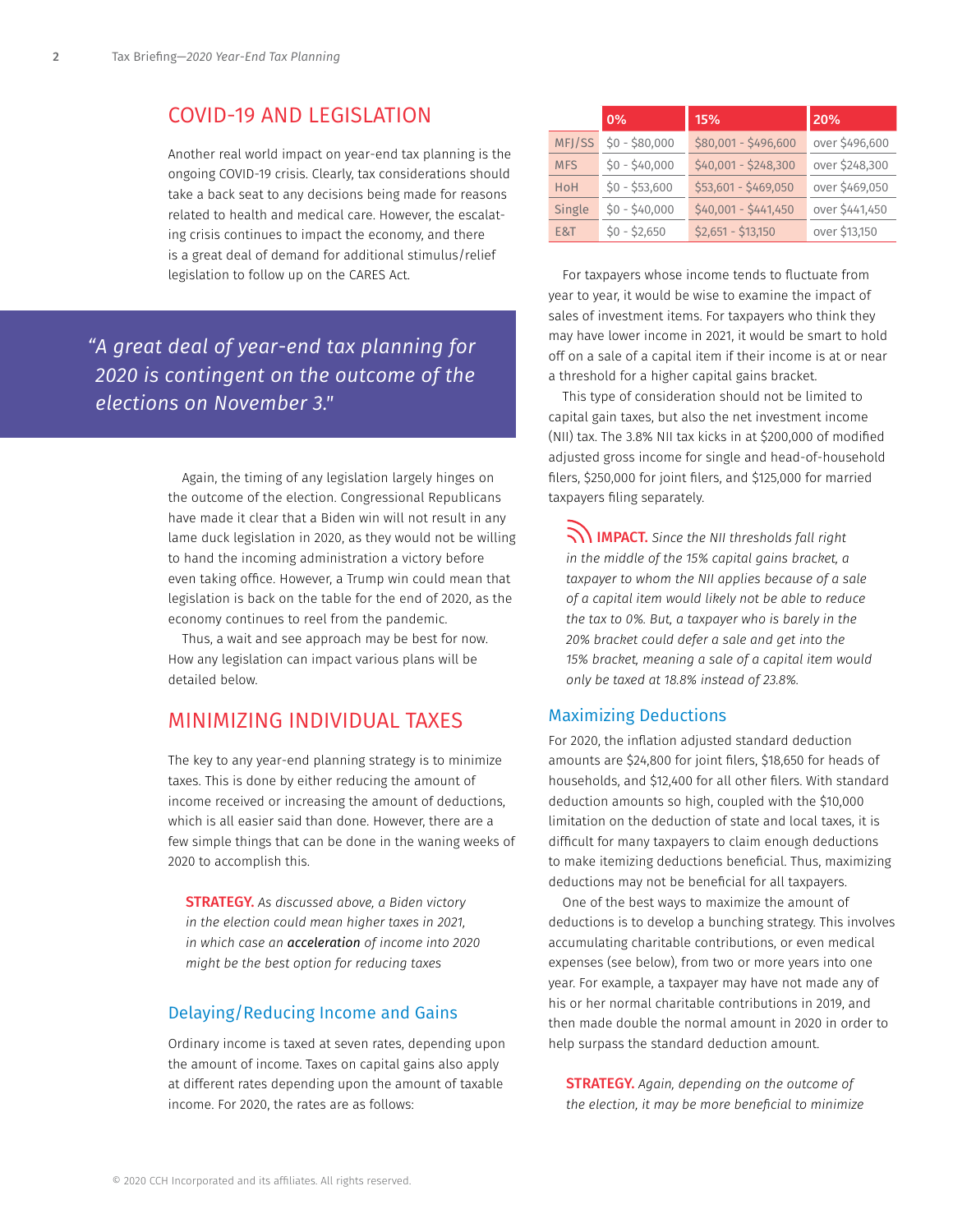*deductions in 2020 to maximize them in 2021 if higher taxes are likely under a new administration.* 

COMMENT. *Note that the CARES Act does allow an above-the-line charitable contribution deduction up to \$300 for individuals who do not itemize deductions for 2020 only. This special deduction applies regardless of the individual's income level.*

The same strategy can be employed for deductible medical expenses where the timing is somewhat flexible, such as for elective procedures (remember that purely cosmetic procedures are not deductible). However, the floor for deductible medical expenses in 2021 is 10%, whereas the floor is 7.5% in 2020.

STRATEGY. *The increase in the floor for deductible medical expenses in 2021 causes a dilemma if planning is taking into account a potential tax increase in 2021, depending on the election. While generally pushing deductions to 2021 would take advantage of higher tax rates, the higher floor on the deduction for medical expenses in 2021 could undermine the benefits of a delay.*

IMPACT. *Bunching can be a very effective strategy, but it has to be effectively used, and potentially planned out two or three years in advance to maximize the benefit, while also taking into account shifts in tax policies as a result of political change.*

#### Stimulus Payments

The CARES Act included a \$1,200 credit for the 2020 tax year that was paid to individuals in advance during the spring of 2020 as economic income payments. The payments were meant to stimulate the economy during the early stages of the COVID-19 crisis. The amount of the credits was subject to phase-out based upon individual income amounts for 2019 (or 2018 if taxpayers had not yet filed returns for 2019).

As the crisis continues, politicians across the political spectrum have called for a second round of stimulus payments. In all likelihood, if legislation were to be passed now, the phase-out would be based on 2019 income amounts. However, it is conceivable that legislation could be delayed far enough into 2021 that the phase-out would be based on 2020 income amounts. Thus, it may be smart to delay income to 2021 in order to maximize the amount of a potential second round of economic income payments.

STRATEGY. *While this strategy would seem to run counter to the theory that income should not be delayed to 2021 because taxes could increase in 2021, the reality is that taxes will likely only increase in the even of a Biden victory, and Biden has stated that he will only increase taxes on incomes above \$400,000. The first round of economic impact payments phased out well below this level, thus there would be no risk of higher taxes.*

#### Other Year-End Strategies

A number of other traditional year-end strategies may apply. These include:

- Maximizing Education Credits and Deductions Individuals can claim a credit or a deduction for tuition paid in 2020 even if the academic period begins in 2021, as long as the period begins by the end of March. This is especially important because, absent legislation, the tuition and fees deduction is not available in 2021.
- Increasing 401(k) Contributions Adjusted gross income (AGI) can be reduced if individuals increase the amount of their 401(k contributions.
- IRA Contributions Individuals eligible for deductions for IRA contributions can claim deductions, and thus reduce AGI, for amounts contributed through April 15, 2021.
- Teacher deductions Educators can claim a deduc- $\blacksquare$ tion for up to \$250 of classroom expenses (like books, supplies, computer equipment), and should maximize those expenses by year-end.

## YEAR-END BUSINESS STRATEGIES

#### Depreciation and Expensing

The Tax Cuts and Jobs Act (TCJA) provided very generous depreciation and expensing limitations. Businesses may want to take advantage of 100-percent first-year depreciation on machinery and equipment purchased during the year. Additionally, Code Sec. 179 expensing has an investment limitation of \$2,590,000 for 2020, with a dollar limitation of \$1,040,000.

IMPACT. *These provisions do not apply to 2020 only, so there is time to take advantage of them in later years. However, if a business has been considering expanding capacity or acquiring new equipment, there has never been a better time to do so than in 2020, from a tax benefit standpoint.*